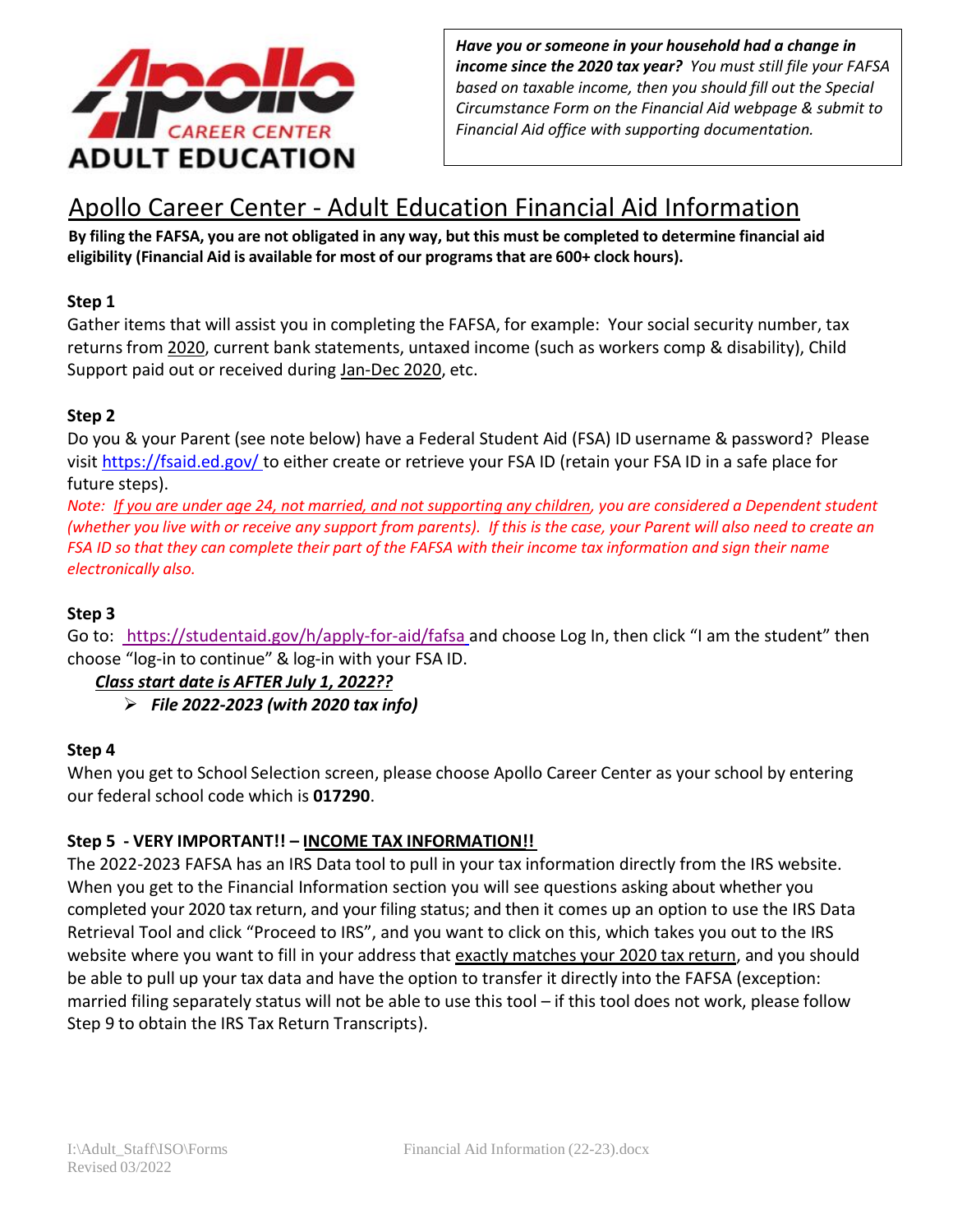# Financial Aid Information (continued)

#### **Step 6**

Once you have entered your tax and asset information into the FAFSA, you will need to "sign & submit" the FAFSA. With the email address you provided within your FAFSA, the Federal Department of Educ[ation](https://studentaid.gov/h/apply-for-aid/fafsa) will send your Student Aid Report (SAR) by e-mail within 3-5 days. To check the status of your FAFSA: <https://studentaid.gov/h/apply-for-aid/fafsa> or 1-800-433-3243.

#### **Step 7**

If there are any SAR issues that need to be resolved we will contact you and may ask you to schedule an appointment, or you may receive a request for verification from the financial aid office. The verification paperwork will need to be completed before your financial aid can be processed.

#### **Step 8**

Once you have been accepted into the program you have applied to and your Student Aid Report has no unresolved issues, a financial aid offer will be prepared for you and you will receive contact by email or phone call from the financial aid department to schedule an appointment to go over your financial aid offer.

#### **Step 9**

THIS IS A SEPARATE STEP OUTSIDE OF THE FAFSA, BUT IS A REQUIRED DOCUMENT IF YOU COULD NOT USE THE IRS LINK FOR YOUR TAX INFORMATION WITHIN THE FAFSA:

Student & Parent(s) (for Dependent students) MUST each order a Tax Return Transcript (this is FREE to order) as follows so that you are prepared to provide support of tax information at your Financial Aid appointment (NOTE: It takes approx. 2 weeks to receive these – so don't delay, order today!!)

> ➢ To obtain a **2020 IRS Tax Return Transcript**, go online to<https://www.irs.gov/> and click on the "Get Your Tax Record" button, then select "Get Transcript Online". You may need to create an ID.me login if you do not already have one. Once you have went through the process to login, please access your **2020 Tax Return Transcript** and not the Tax Account Transcript. If you cannot login to access the online transcript; you can choose the alternate "Get Transcript by Mail" button and make sure to use your current address on file with the post office when requesting this to be mailed to you.

# IF YOU NEED ASSISTANCE IN FILING YOUR FAFSA – PLEASE CONTACT THE FINANCIAL AID SPECIALIST TO SCHEDULE AN APPOINTMENT:

JOY BAEUMEL 419-998-2990 OR [joy.baeumel@apollocc.org](mailto:joy.baeumel@apollocc.org)

**You are not eligible for financial aid unless you have completed your secondary education. We will require you to provide a copy of your high school diploma or GED for proof.**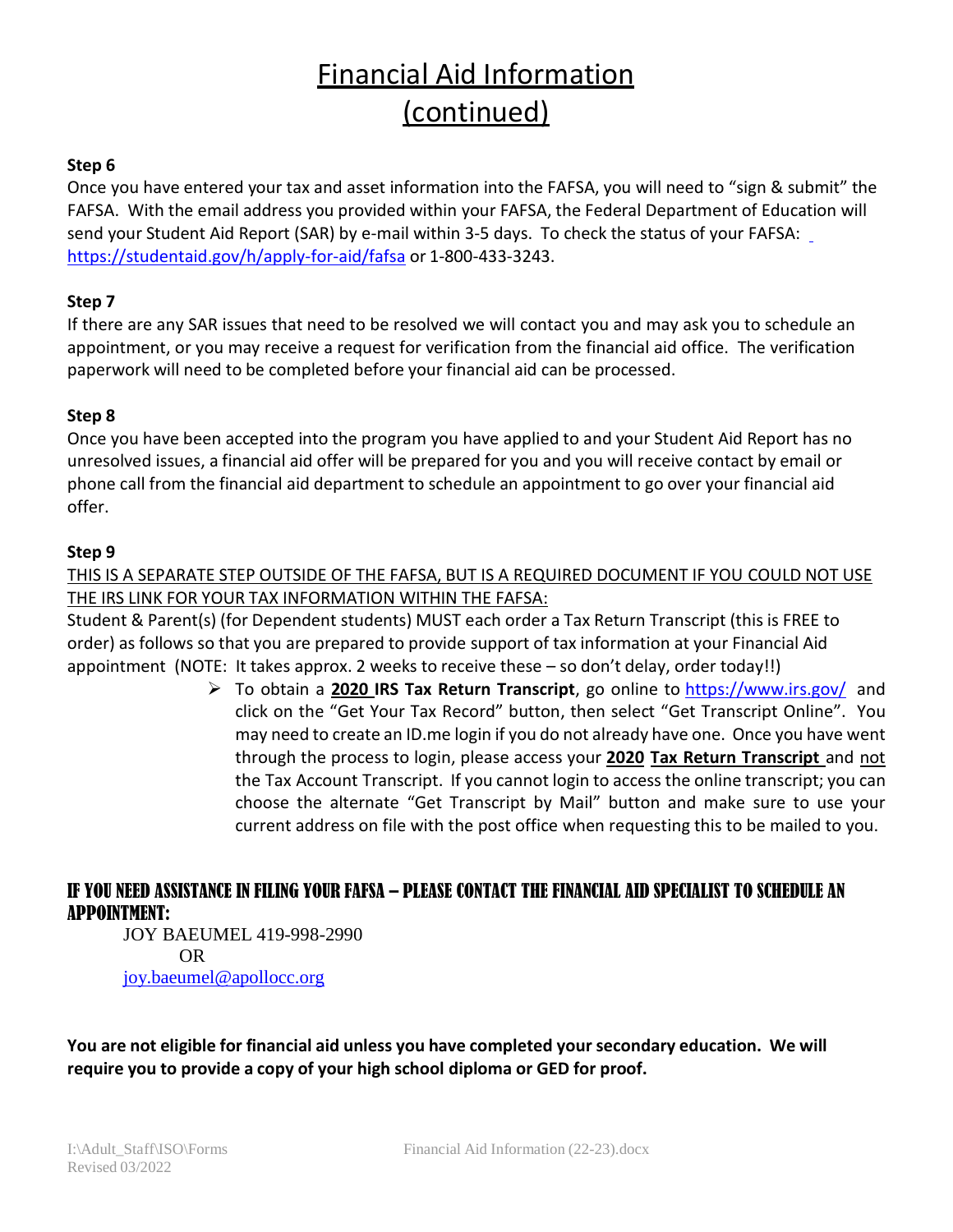#### **FEDERAL TITLE IV**

#### Available To Those Who Qualify

**PELL GRANT** – Based on need and does not have to be repaid. Maximum grant for 2022-2023 is \$6,895.00\*.

**DIRECT SUBSIDIZED STAFFORD LOAN** – Based on need and repayment begins six months after you leave school. Maximum amount for first year is \$3,500\* for both independent and dependent students.

**DIRECT UNSUBSIDIZED STAFFORD LOAN** – Not need based and repayment begins six months after you leave school. Maximum amount for first year is \$9,500\* less any subsidized money for independent students; and \$5,500\* less any subsidized money for dependent students.

**DIRECT PLUS LOAN** – For parents of dependent students only. Not need based and repayment can be postponed until six months after the student leaves school. Maximum amount may not exceed total cost of attendance less any other aid to be received.

\*Amounts shown are based on a full-time program of 900 hours. Awards will be prorated accordingly for programs with less than 900 hours.

Independent Student – An independent student is one of the following: at least 24 years old, married, a graduate or professional student, a veteran, a member of the armed forces, an orphan, a ward of the court, someone with legal dependents other than spouse, an emancipated minor or someone who is homeless or at risk of becoming homeless.

Dependent Student – A student who does not meet any of the criteria for an independent student.

For more information about grants or student loans please visit: [www.studentaid.gov.](http://www.studentaid.gov/) Not all types of aid are available at every school.

#### **SCHOLARSHIPS**

The Apollo Education Foundation offers various scholarships based on your program of study, you can inquire with the Financial Aid office as to what scholarships you may be eligible to apply for, and check the Financial Aid page of our website for Scholarship Links: <https://www.apollocareercenter.com/adult-education/apollo-financial-aid/>

You may also look for and apply for scholarships online at:

[www.fastweb.com](http://www.fastweb.com/) [www.finaid.org](http://www.finaid.org/) [www.gocollege.com](http://www.gocollege.com/) [www.careerinfonet.org/scholarshipsearch](http://www.careerinfonet.org/scholarshipsearch)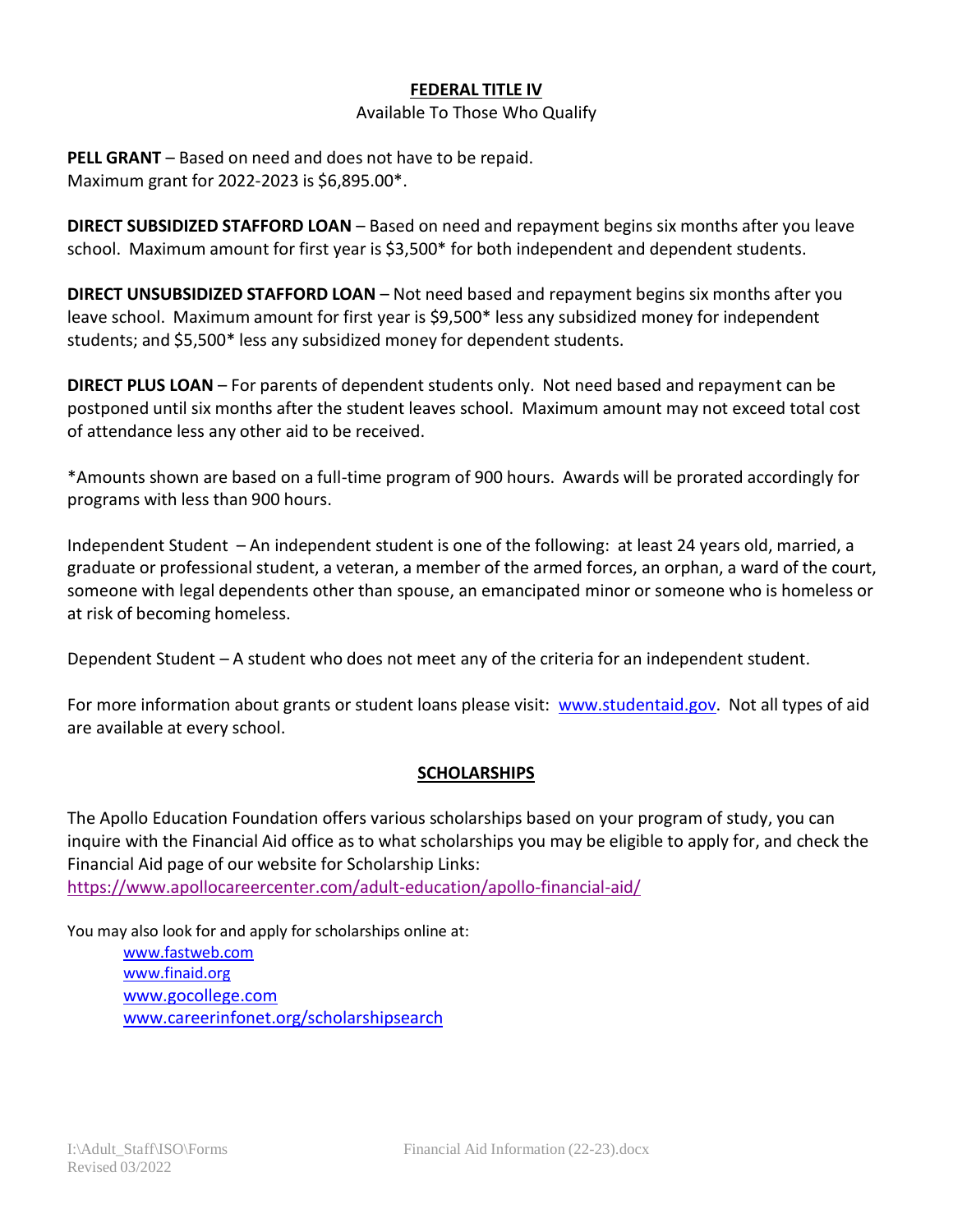# **OTHER FEDERAL/STATE AID**

Available To Those Who Qualify

#### **Workforce Innovation and Opportunity Act (WIOA)**

<http://jfs.ohio.gov/owd/wioa/index.stm> – Financial assistance may be available from this funding source for underemployed, single parents, economically disadvantaged, dislocated workers and other individuals. Partial to total aid may be available to cover tuition, books and supplies. Please contact your local county Ohio Means Jobs center for additional information/eligibility requirements.

#### **Trade Adjustment Assistance (TAA)**

[http://jfs.ohio.gov/ouio/TradeAdjustAssist\\_FAQ.stm](http://jfs.ohio.gov/ouio/TradeAdjustAssist_FAQ.stm) - Financial assistance may be available for students who have lost jobs or had hours and wages reduced because of foreign trade. Contact your employer or local county Ohio Means Jobs center for more information and eligibility requirements.

#### **Opportunities for Ohioans with Disabilities Bureau of Voc. Rehabilitation (BVR)**

<https://ood.ohio.gov/wps/portal/gov/ood/individuals-with-disabilities/services/vocational-rehabilitation> – Financial assistance may be available from this local agency for students with physical, mental or emotional disabilities. This agency provides individuals with disabilities services and supports necessary to help them attain and maintain employment. Partial to total aid may be available to cover tuition, books, and supplies. Contact your local or area Bureau of Vocational Rehabilitation office.

**Veterans' Education Assistance** – To apply for VA Educational Benefits, please visit the VA website at <https://www.vets.gov/education/apply-for-education-benefits/> and apply for benefits. A Certificate of Eligibility will be issued in the mail to you in approximately 30 days after applying. Bring your Certificate of Eligibility to the school as proof of your education benefits.

#### **IMPORTANT TELEPHONE NUMBERS**

| <b>Apollo Career Center</b>                | <b>Financial Aid Advisor</b>                                    |              | 419-998-2990 |
|--------------------------------------------|-----------------------------------------------------------------|--------------|--------------|
| Veteran's Benefits (local office-Lima)     |                                                                 | 419-228-3700 |              |
| <b>Bureau of Vocational Rehabilitation</b> |                                                                 | 419-228-1421 |              |
|                                            | Ohio Means Jobs or County JFS Offices (for WIOA & TAA funding): |              |              |
| Allen                                      | 419-999-0360                                                    | Auglaize     | 567-242-2750 |
| Hancock                                    | 419-429-8083                                                    | Hardin       | 419-674-2312 |
| Logan                                      | 937-599-5165                                                    | Mercer       | 419-586-6409 |
| Putnam                                     | 567-376-3761                                                    | Shelby       | 937-498-4981 |

Van Wert 419-623-4437